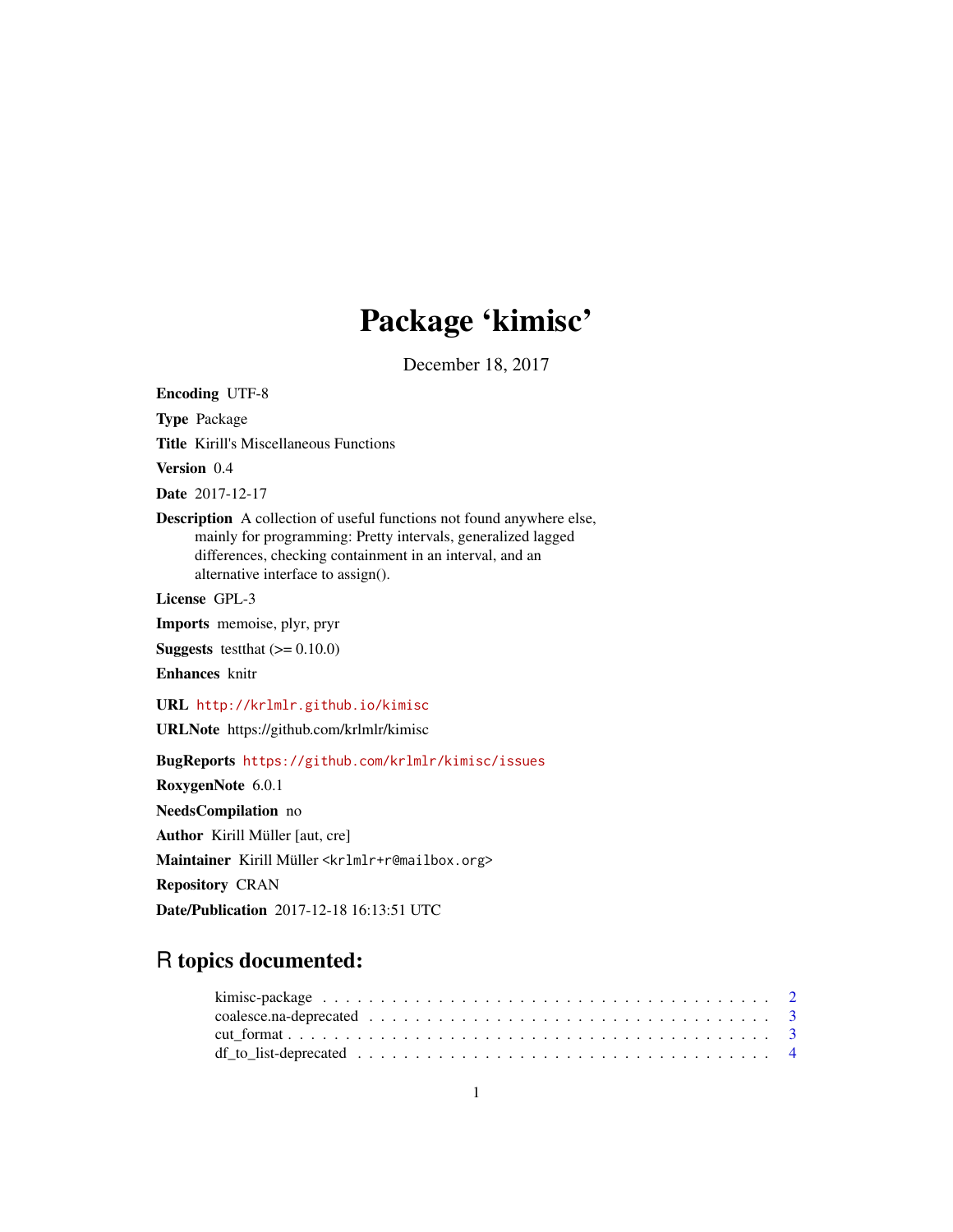## <span id="page-1-0"></span>2 kimisc-package

|                                                                                                                        | - 5      |
|------------------------------------------------------------------------------------------------------------------------|----------|
|                                                                                                                        | 6        |
|                                                                                                                        | 7        |
| $hms.to. seconds-deprecated \dots \dots \dots \dots \dots \dots \dots \dots \dots \dots \dots \dots \dots \dots \dots$ | -8       |
|                                                                                                                        | 9        |
|                                                                                                                        | <b>9</b> |
|                                                                                                                        | -10      |
|                                                                                                                        |          |
|                                                                                                                        |          |
|                                                                                                                        |          |
|                                                                                                                        |          |
|                                                                                                                        |          |
|                                                                                                                        |          |
|                                                                                                                        |          |
|                                                                                                                        |          |
|                                                                                                                        |          |
|                                                                                                                        |          |
|                                                                                                                        |          |
|                                                                                                                        |          |

#### $\bf 1$ ndex  $\bf 20$  $\bf 20$

kimisc-package *kimisc: Kirill's Miscellaneous Functions*

## Description

A collection of useful functions not found anywhere else, mainly for programming: Pretty intervals, generalized lagged differences, checking containment in an interval, and an alternative interface to assign().

## Author(s)

Kirill Müller

## See Also

Useful links:

- <http://krlmlr.github.io/kimisc>
- Report bugs at <https://github.com/krlmlr/kimisc/issues>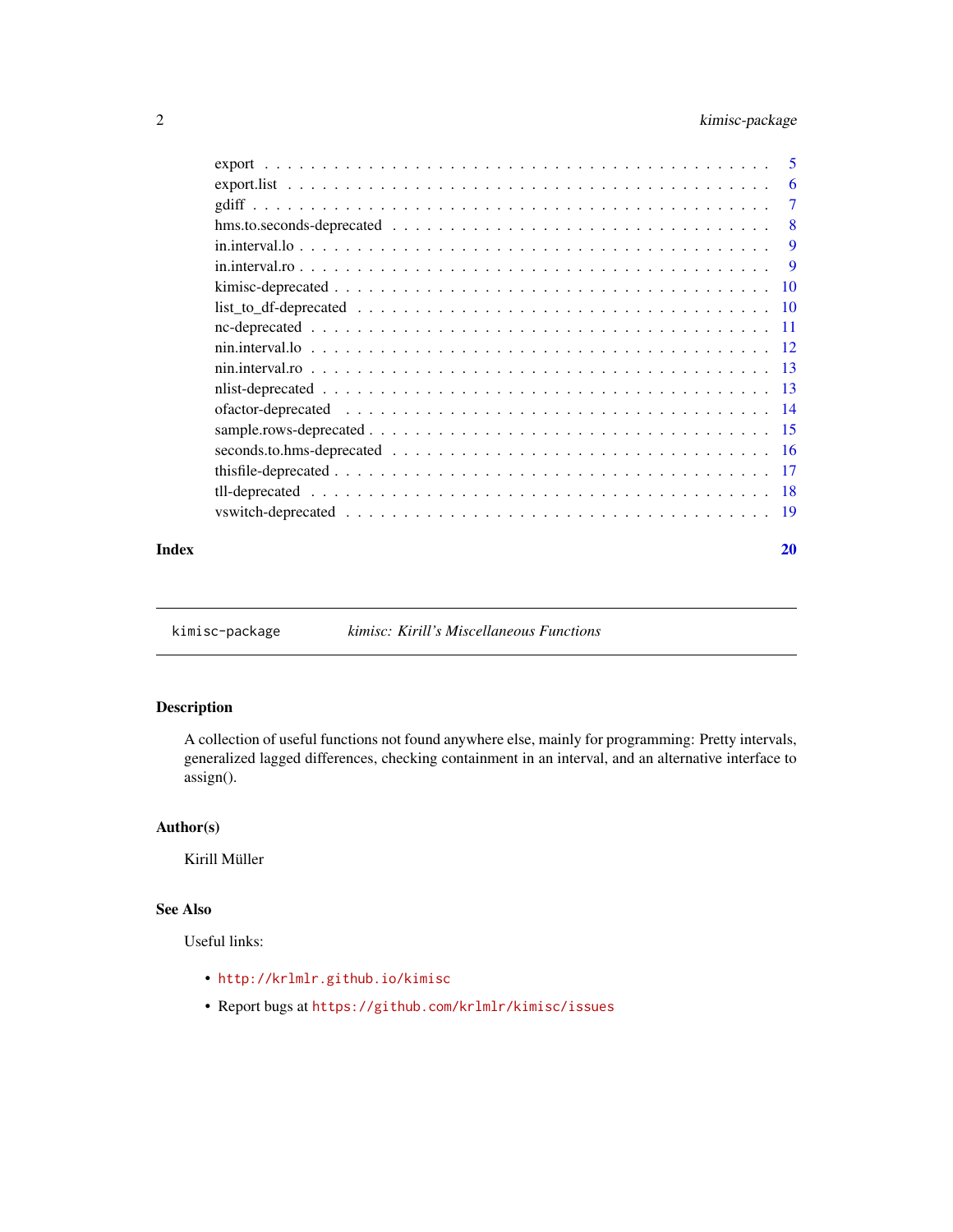<span id="page-2-1"></span><span id="page-2-0"></span>coalesce.na-deprecated

*Replaces NA values*

### Description

This (vectorized) function returns the first non-NA argument, similar to the SQL function COALESCE. If a vector or matrix is passed as first argument, the remaining arguments are recycled to generate a vector/matrix of the same dimension, and coalescing is done element by element.

#### Usage

coalesce.na(x, ...)

#### **Arguments**

| X | The first value to coalesce. |
|---|------------------------------|
| . | Other values to coalesce.    |

## Value

A vector of the same length as x.

#### See Also

Other deprecated functions: [df\\_to\\_list-deprecated](#page-3-1), [hms.to.seconds-deprecated](#page-7-1), [kimisc-deprecated](#page-9-1), [list\\_to\\_df-deprecated](#page-9-2), [nc-deprecated](#page-10-1), [nlist-deprecated](#page-12-1), [ofactor-deprecated](#page-13-1), [sample.rows-deprecated](#page-14-1), [seconds.to.hms-deprecated](#page-15-1), [thisfile-deprecated](#page-16-1), [tll-deprecated](#page-17-1), [vswitch-deprecated](#page-18-1)

#### Examples

```
coalesce.na(NA, -1)
coalesce.na(5, 3)
coalesce.na(c(1,NA,NA), c(NA,2))
coalesce.na(matrix(c(NA, 1:3), nrow=2))
coalesce.na(NA)
```
cut\_format *Convert Numeric to Factor, with custom formatting*

#### Description

This is an enhanced version of base:: $cut()$  that allows a custom formatting to be applied to the values.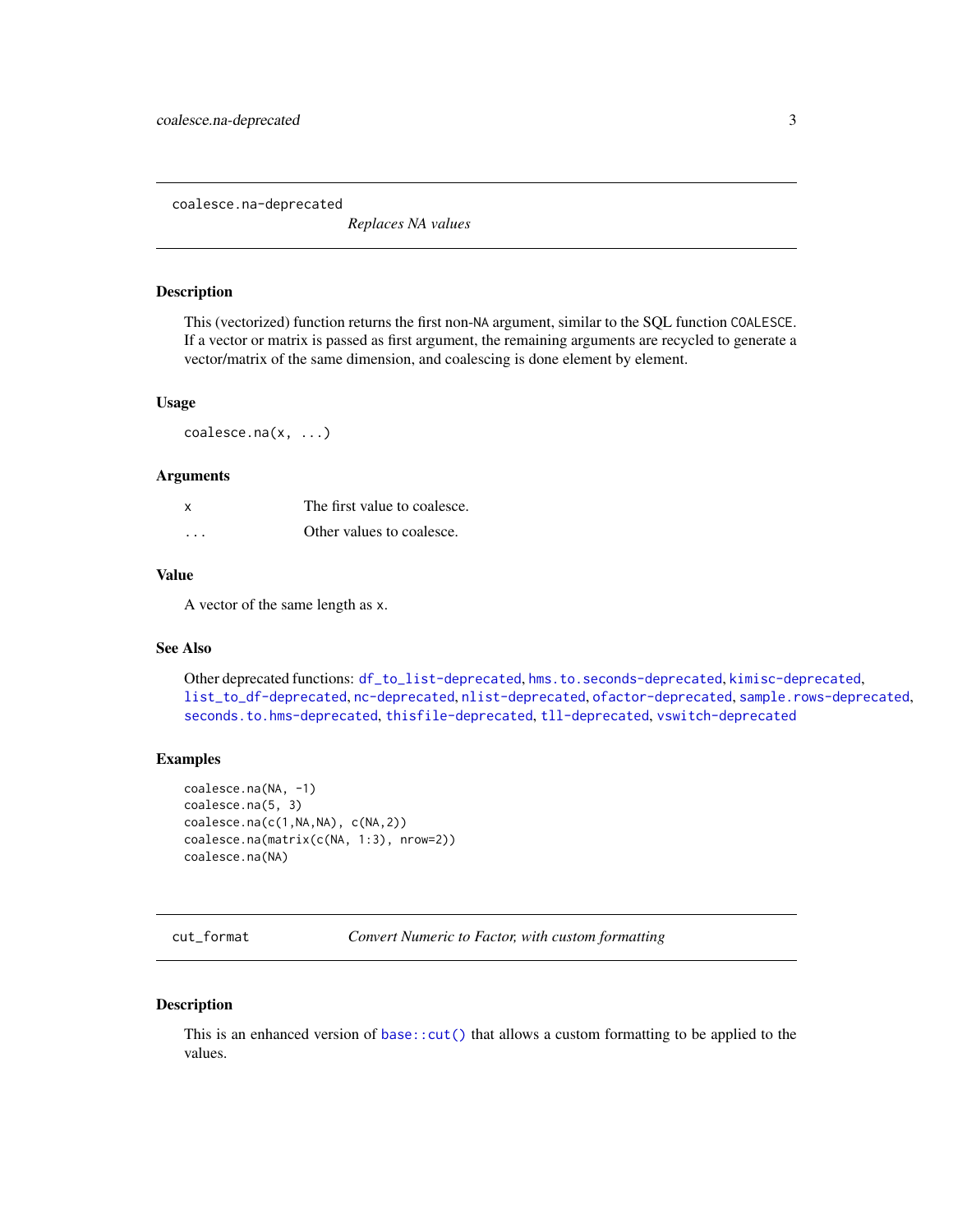#### <span id="page-3-0"></span>Usage

```
cut_format(x, breaks, include.lowest = FALSE, right = TRUE,
  ordered_result = FALSE, \ldots, format_fun = format, sep = ", ",
 paren = c("("", "["", ")"", "ï")
```
#### Arguments

| x          | a numeric vector which is to be converted to a factor by cutting.                                                                          |
|------------|--------------------------------------------------------------------------------------------------------------------------------------------|
| breaks     | [numeric]<br>A vector of two or more unique cut points                                                                                     |
|            | include. lowest logical, indicating if an 'x[i]' equal to the lowest (or highest, for right = FALSE)<br>'breaks' value should be included. |
| right      | logical, indicating if the intervals should be closed on the right (and open on the<br>left) or vice versa.                                |
|            | ordered_result logical: should the result be an ordered factor?                                                                            |
| $\cdots$   | Passed to cut()                                                                                                                            |
| format_fun | [function(x): character]<br>A vectorized function that performs the desired formatting. Default: base: : format ()                         |
| sep        | [character(1)]<br>The separator between lower and upper end of the interval. Default: ", "                                                 |
| paren      | [charactor(4)]<br>Opening and closing parentheses in two variants. Default: $c("", "["", ")"", ""]")$                                      |

## See Also

<http://stackoverflow.com/q/14456371/946850>

## Examples

```
cut_{\text{format}(\text{runif}(10), \text{seq}(0, 1, \text{by = } 0.25), \text{format}_{\text{fun}} = \text{function}(x) \text{ paste}(x * 100, "x"))cut_{format(runif(10), seq(0, 1, by = 0.25), parent = c("<", "{'", "}>", "'}))
```
<span id="page-3-1"></span>df\_to\_list-deprecated *Converts a name-value data frame to a named list*

## Description

This function converts a data frame back to a list. It is the reverse operation to [list\\_to\\_df.](#page-9-3)

#### Usage

df\_to\_list(df\_for\_list)

#### Arguments

df\_for\_list The data frame to be converted to a list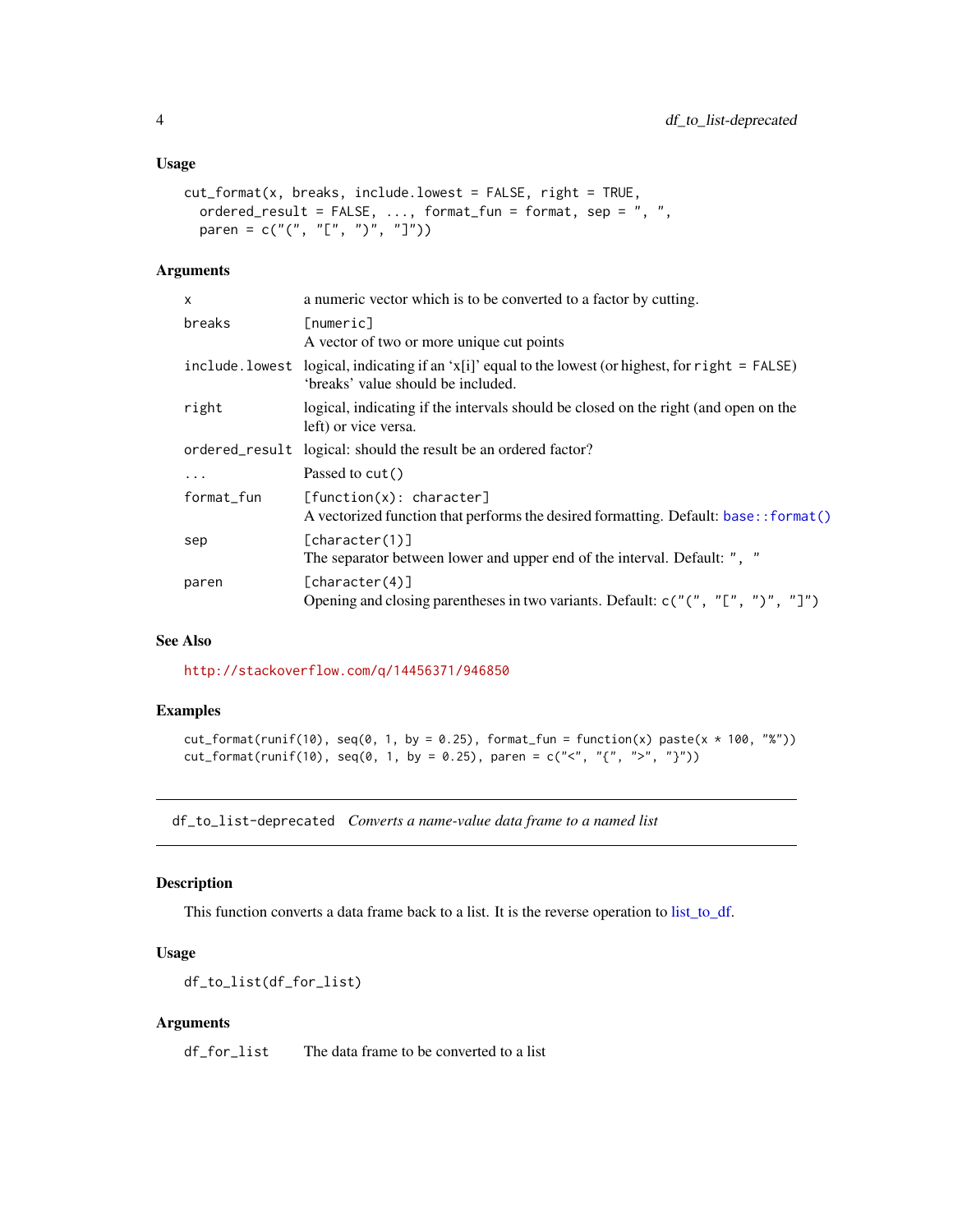#### <span id="page-4-0"></span>export 5

## Details

In a data frame with more than two columns, heuristics are applied to detect the name and value column.

#### See Also

Other deprecated functions: [coalesce.na-deprecated](#page-2-1), [hms.to.seconds-deprecated](#page-7-1), [kimisc-deprecated](#page-9-1), [list\\_to\\_df-deprecated](#page-9-2), [nc-deprecated](#page-10-1), [nlist-deprecated](#page-12-1), [ofactor-deprecated](#page-13-1), [sample.rows-deprecated](#page-14-1), [seconds.to.hms-deprecated](#page-15-1), [thisfile-deprecated](#page-16-1), [tll-deprecated](#page-17-1), [vswitch-deprecated](#page-18-1)

<span id="page-4-1"></span>

export *Exports to an environment*

## Description

This function is a wrapper around [export.list\(\)](#page-5-1) that exports variables by their name to another environment.

#### Usage

export(..., target.env = .GlobalEnv)

#### Arguments

| $\ddot{\phantom{0}}$ | variables to be exported.                                      |
|----------------------|----------------------------------------------------------------|
| target.env           | The target environment. Use the global environment by default. |

#### Value

Invisible NULL.

## Author(s)

Roland

#### References

<http://stackoverflow.com/a/17484932/946850>

## See Also

[export.list,](#page-5-1) [assign](#page-0-0)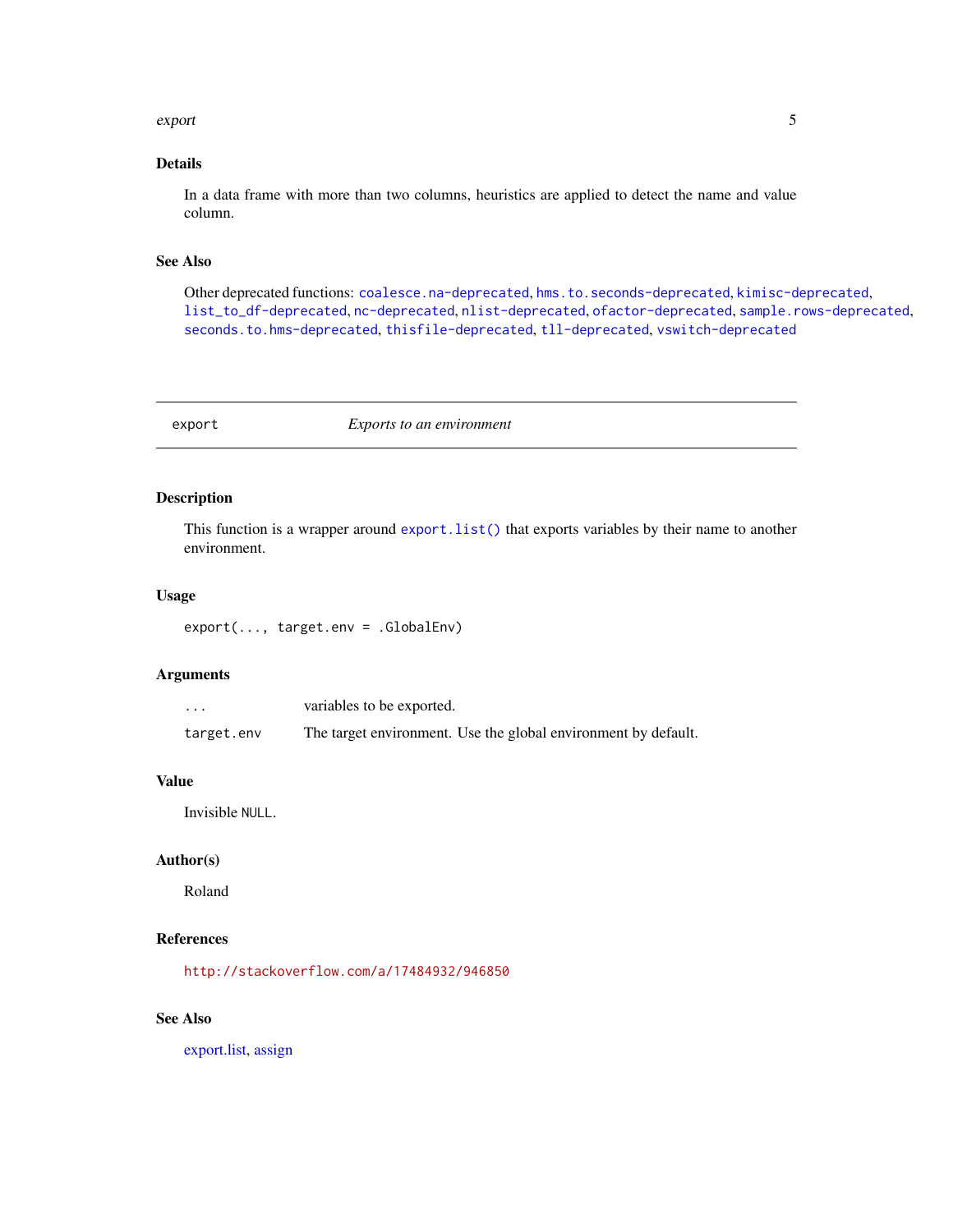```
local({
  newly.created.var <- 5
  export(newly.created.var)
})
newly.created.var
rm(newly.created.var)
```
<span id="page-5-1"></span>export.list *Exports to an environment*

## Description

This function is a wrapper around  $\operatorname{assign}()$  that exports the contents of a named list to an environment. The variable names in the target environment are constructed from the names of the list items or taken from a separate argument.

#### Usage

```
export.list(arg.list, arg.names = names(arg.list), target.env = .GlobalEnv)
```
## Arguments

| arg.list   | list of objects, possibly named.                                                                |
|------------|-------------------------------------------------------------------------------------------------|
| arg.names  | names to use for the items in the target environment. Use the names of arg. list<br>by default. |
| target.env | The target environment. Use the global environment by default.                                  |

## Value

Invisible NULL.

#### Author(s)

Roland

## References

<http://stackoverflow.com/a/17484932/946850>

## See Also

[export,](#page-4-1) [assign](#page-0-0)

```
export.list(list(newly.created.var=5))
newly.created.var
rm(newly.created.var)
```
<span id="page-5-0"></span>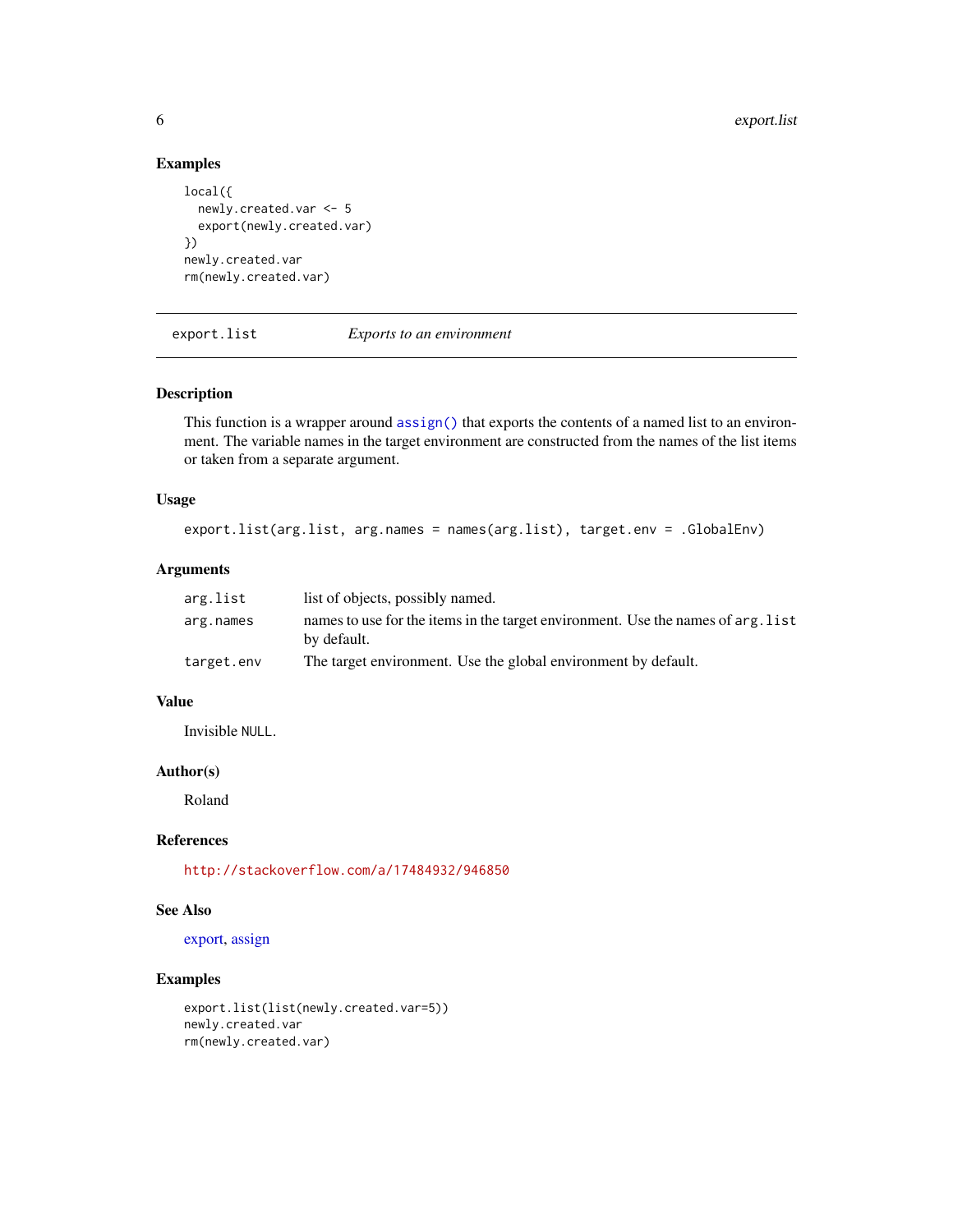<span id="page-6-0"></span>

## Description

Returns suitably lagged and iterated differences using arbitrary difference functions.

#### Usage

```
gdiff(x, lag = 1L, differences = 1L, FUN = \rightarrow, ...)
```
## Arguments

| $\mathsf{X}$ | a numeric vector or matrix containing the values to be differenced. |
|--------------|---------------------------------------------------------------------|
| lag          | an integer indicating which lag to use.                             |
| differences  | an integer indicating the order of the difference.                  |
| <b>FUN</b>   | A distance function that accepts two parameters                     |
|              | further arguments to be passed to or from methods.                  |

## Value

If x is a vector of length  $n$  and differences = 1, then the computed result is equal to the successive differences FUN(x[(1+lag):n], x[1:(n-lag)]).

If difference is larger than one this algorithm is applied recursively to x. Note that the returned value is a vector which is shorter than x.

If x is a matrix then the difference operations are carried out on each column separately.

## See Also

[base::diff\(\)](#page-0-0)

```
gdiff(1:4)gdiff(1:4, FUN = \dot{\ }/\dot{\ })
```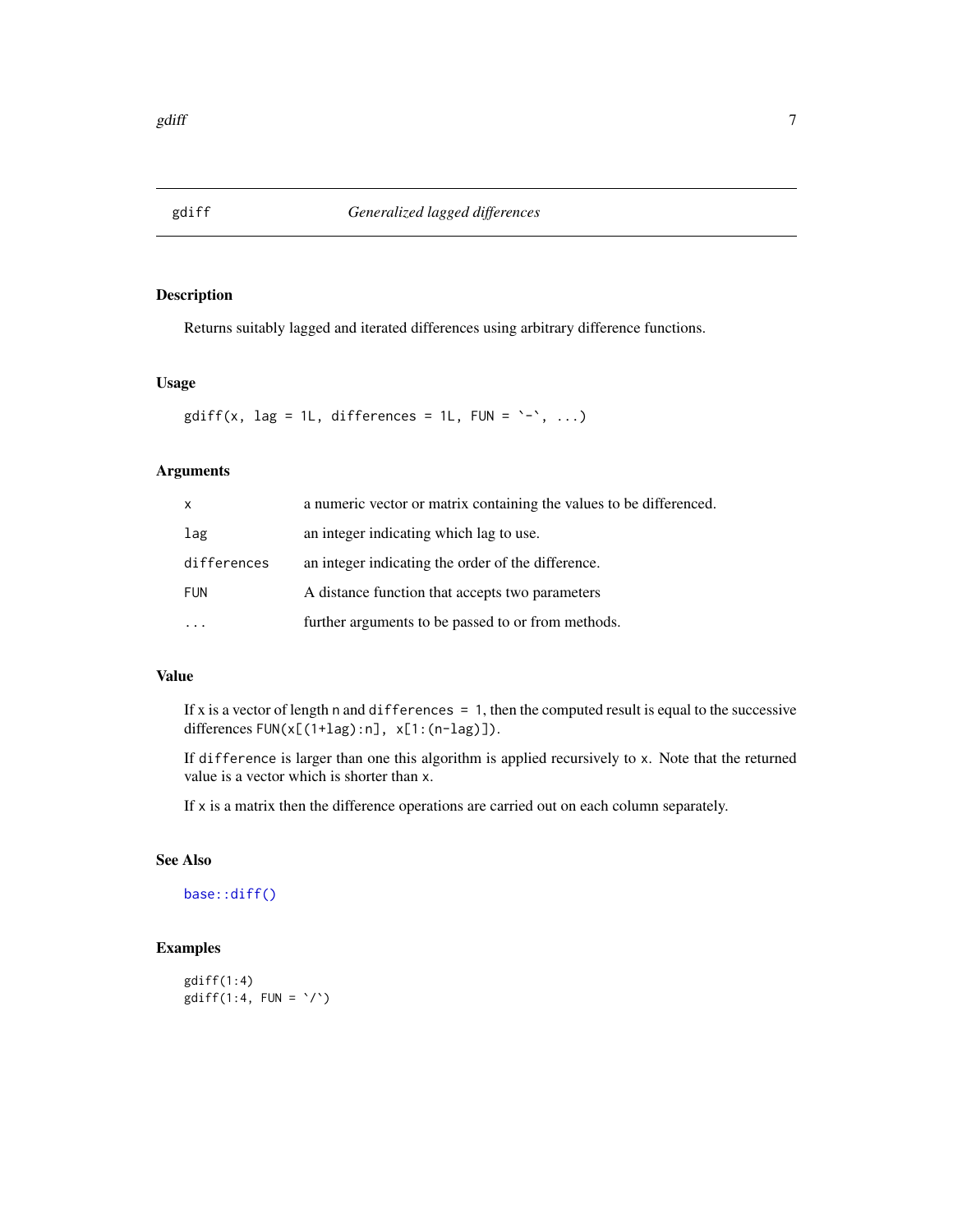<span id="page-7-1"></span><span id="page-7-0"></span>hms.to.seconds-deprecated

*Converts a time value given in H:M:S format to the number of seconds since midnight*

#### Description

This function is very similar to strptime with the %X conversion specification. Anything with three numbers between two colons is interpreted as a time, no consistency check is performed on the actual hour, minute and second values. Thus, strings like 25:15:00 and 23:78:101 also will be converted. Incorrectly formatted strings are converted to NA with a warning.

#### Usage

hms.to.seconds(x)

### Arguments

x A (vector of) strings in H:M:S format.

#### Value

A (vector of) integer values of the same length as x.

## See Also

#### [base::strptime\(\)](#page-0-0)

Other deprecated functions: [coalesce.na-deprecated](#page-2-1), [df\\_to\\_list-deprecated](#page-3-1), [kimisc-deprecated](#page-9-1), [list\\_to\\_df-deprecated](#page-9-2), [nc-deprecated](#page-10-1), [nlist-deprecated](#page-12-1), [ofactor-deprecated](#page-13-1), [sample.rows-deprecated](#page-14-1), [seconds.to.hms-deprecated](#page-15-1), [thisfile-deprecated](#page-16-1), [tll-deprecated](#page-17-1), [vswitch-deprecated](#page-18-1)

```
hms.to.seconds(c("00:00:01", "00:01:00", "01:00:00"))
hms.to.seconds(c("25:15:00", "23:78:101"))
hms.to.seconds("invalid")
```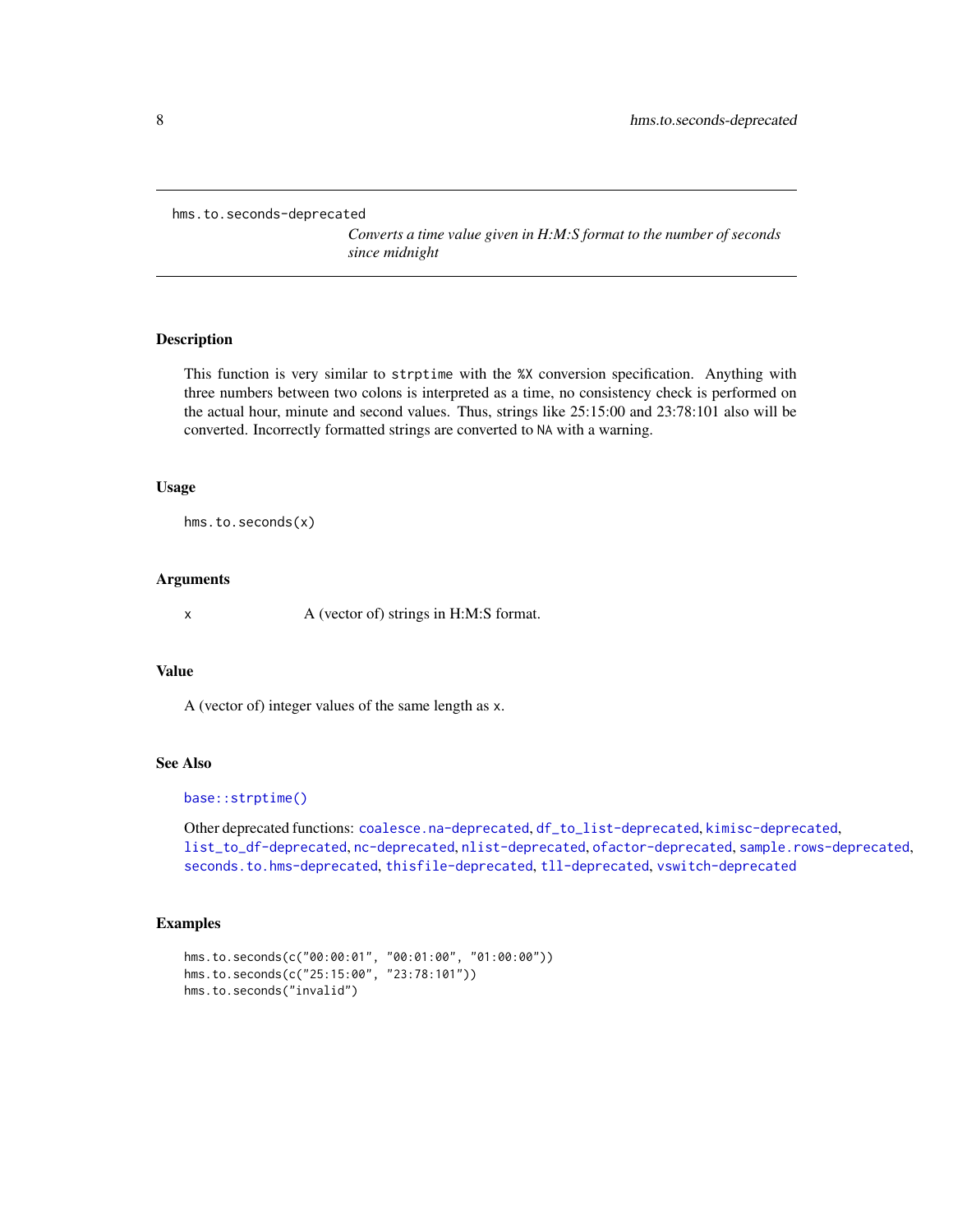<span id="page-8-2"></span><span id="page-8-0"></span>in.interval.lo *Checks if values are contained in an interval (open on the left)*

#### Description

This function checks if the values in the x parameter are contained in the interval (lo, hi]. NA values are treated as "not in the interval".

## Usage

```
in.interval.lo(x, lo, hi)
```
## Arguments

| X  | A vector of values. (Lists will be coerced to a numeric vector.) |
|----|------------------------------------------------------------------|
| lo | Left end of the interval.                                        |
| hi | Right end of the interval.                                       |

## Value

A boolean vector of the same length as x.

## See Also

[in.interval.ro,](#page-8-1) [nin.interval.lo,](#page-11-1) [nin.interval.ro](#page-12-2)

## Examples

```
in.interval.lo(c(-1, 0, 1, 2), 0, 1)
in.interval.lo(NA, 1, 3)
```
<span id="page-8-1"></span>in.interval.ro *Checks if values are contained in an interval (open on the right)*

## Description

This function checks if the values in the x parameter are contained in the interval [lo, hi). NA values are treated as "not in the interval".

## Usage

```
in.interval.ro(x, lo, hi)
```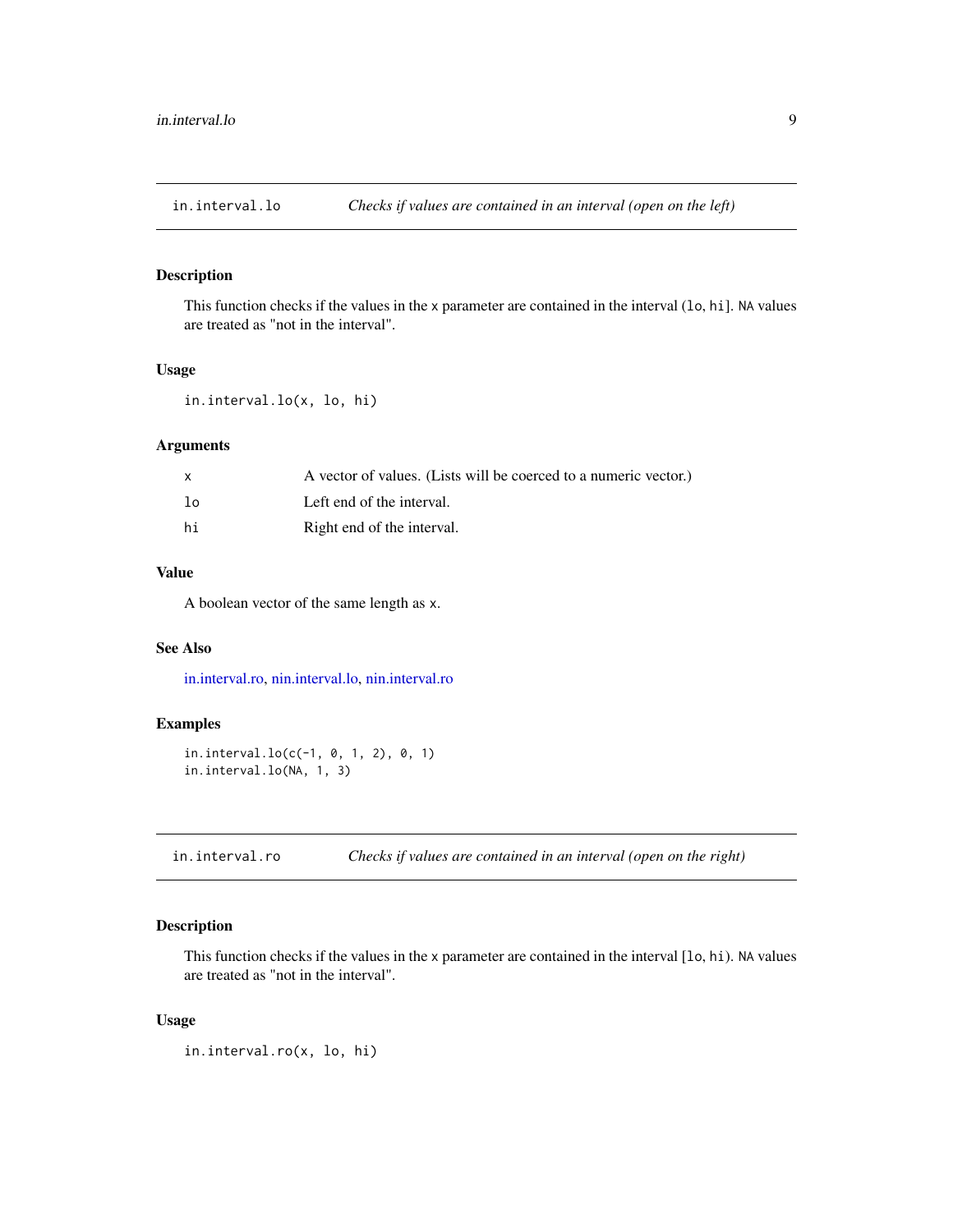#### <span id="page-9-0"></span>**Arguments**

| $\mathsf{x}$ | A vector of values. (Lists will be coerced to a numeric vector.) |
|--------------|------------------------------------------------------------------|
| lo           | Left end of the interval.                                        |
| hi           | Right end of the interval.                                       |

#### Value

A boolean vector of the same length as x.

#### See Also

[in.interval.lo,](#page-8-2) [nin.interval.lo,](#page-11-1) [nin.interval.ro](#page-12-2)

#### Examples

```
in.interval.ro(c(-1, 0, 1, 2), 0, 1)
in.interval.ro(NA, 1, 3)
```
<span id="page-9-1"></span>kimisc-deprecated *Deprecated functions*

## Description

The "See also" section contains the deprecated functions in this package.

## See Also

Other deprecated functions: [coalesce.na-deprecated](#page-2-1), [df\\_to\\_list-deprecated](#page-3-1), [hms.to.seconds-deprecated](#page-7-1), [list\\_to\\_df-deprecated](#page-9-2), [nc-deprecated](#page-10-1), [nlist-deprecated](#page-12-1), [ofactor-deprecated](#page-13-1), [sample.rows-deprecated](#page-14-1), [seconds.to.hms-deprecated](#page-15-1), [thisfile-deprecated](#page-16-1), [tll-deprecated](#page-17-1), [vswitch-deprecated](#page-18-1)

<span id="page-9-2"></span>list\_to\_df-deprecated *Converts a list to a name-value data frame*

#### <span id="page-9-3"></span>Description

This function coerces its input to a list and returns a data frame with as many rows as there are list items in the input, and two columns (one for the names, one for the values). If the list is not named, the natural sequence will be used as item names.

## Usage

list\_to\_df(list\_for\_df)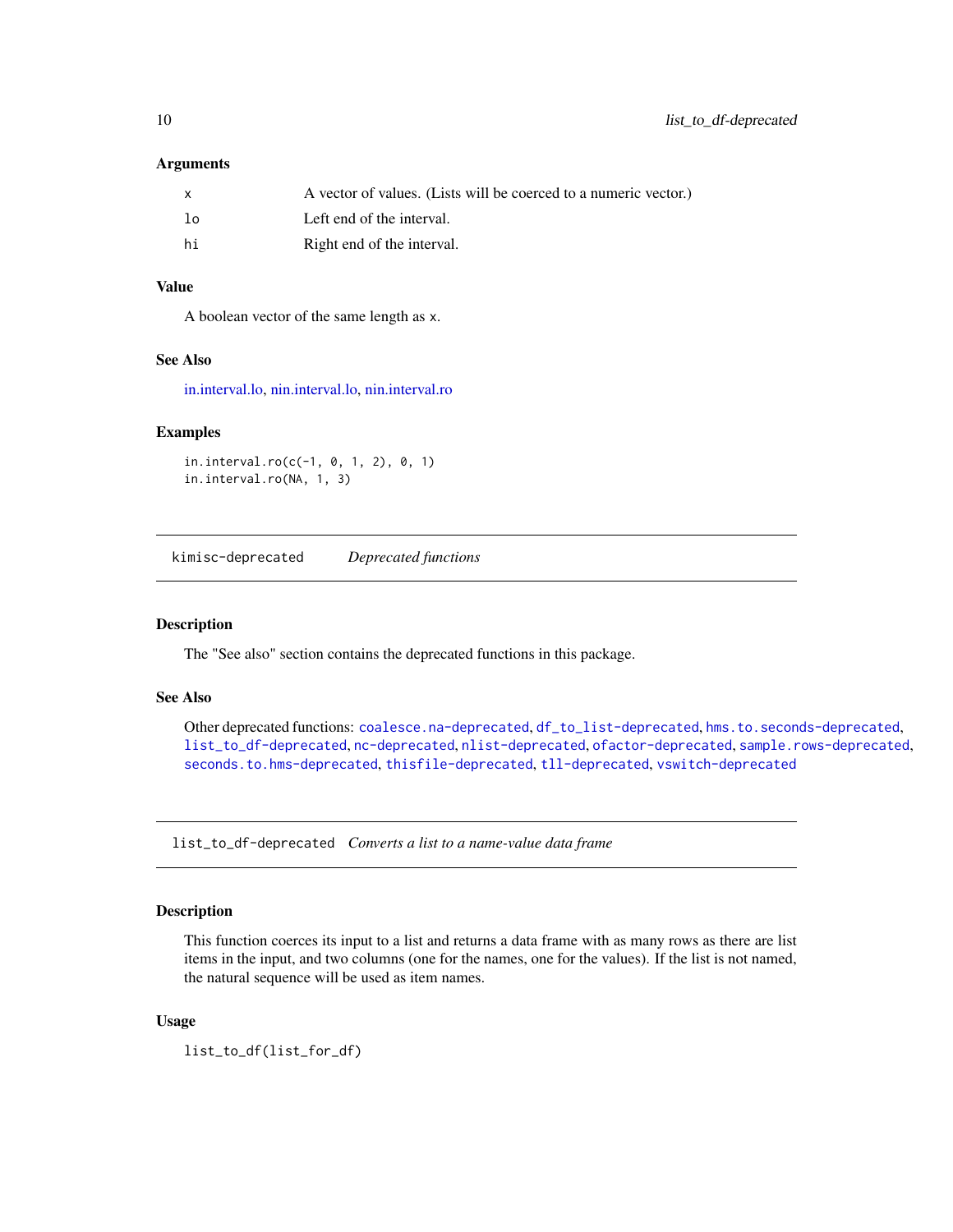## <span id="page-10-0"></span>nc-deprecated 11

#### Arguments

list\_for\_df The object to be converted to a data frame

## See Also

Other deprecated functions: [coalesce.na-deprecated](#page-2-1), [df\\_to\\_list-deprecated](#page-3-1), [hms.to.seconds-deprecated](#page-7-1), [kimisc-deprecated](#page-9-1), [nc-deprecated](#page-10-1), [nlist-deprecated](#page-12-1), [ofactor-deprecated](#page-13-1), [sample.rows-deprecated](#page-14-1), [seconds.to.hms-deprecated](#page-15-1), [thisfile-deprecated](#page-16-1), [tll-deprecated](#page-17-1), [vswitch-deprecated](#page-18-1)

<span id="page-10-1"></span>nc-deprecated *Smart named vector*

#### Description

This function is a wrapper around [c\(\)](#page-0-0) that assigns names to unnamed arguments based on the unevaluated expression used in the call.

#### Usage

 $nc(\ldots)$ 

#### Arguments

... Vector elements, possibly named

#### Value

A named vector.

## Author(s)

Hadley Wickham

#### References

```
http://stackoverflow.com/a/5043280/946850, http://tolstoy.newcastle.edu.au/R/e9/
help/10/03/8392.html
```
#### See Also

#### [c,](#page-0-0) [nlist](#page-12-3)

Other deprecated functions: [coalesce.na-deprecated](#page-2-1), [df\\_to\\_list-deprecated](#page-3-1), [hms.to.seconds-deprecated](#page-7-1), [kimisc-deprecated](#page-9-1), [list\\_to\\_df-deprecated](#page-9-2), [nlist-deprecated](#page-12-1), [ofactor-deprecated](#page-13-1), [sample.rows-deprecated](#page-14-1), [seconds.to.hms-deprecated](#page-15-1), [thisfile-deprecated](#page-16-1), [tll-deprecated](#page-17-1), [vswitch-deprecated](#page-18-1)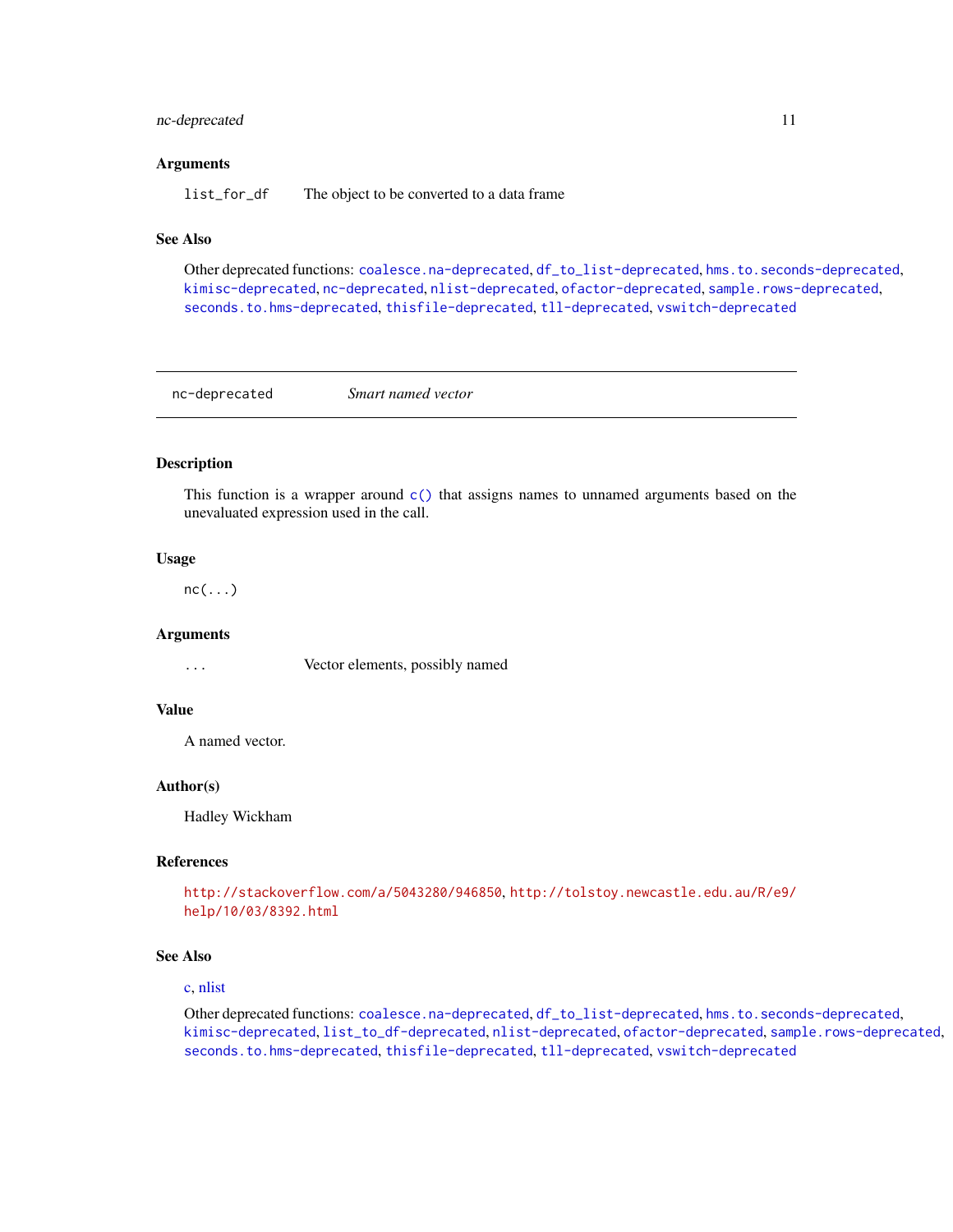```
a \leftarrow 1; b \leftarrow 2; c \leftarrow 3nc(a, b, d=c)nc(mean(c(a, b, c)))
```
<span id="page-11-1"></span>nin.interval.lo *Checks if values are outside of an interval (open on the left)*

## Description

This function checks if the values in the x parameter are contained in the interval (10, hi]. NA values are treated as "not in the interval".

## Usage

nin.interval.lo(x, lo, hi)

## Arguments

| $\mathsf{x}$ | A vector of values. (Lists will be coerced to a numeric vector.) |
|--------------|------------------------------------------------------------------|
| ിറ           | Left end of the interval.                                        |
| hi           | Right end of the interval.                                       |

## Value

A boolean vector of the same length as x.

## See Also

[in.interval.lo,](#page-8-2) [in.interval.ro,](#page-8-1) [nin.interval.ro](#page-12-2)

```
nin.interval.lo(c(-1, 0, 1, 2), 0, 1)
nin.interval.lo(NA, 1, 3)
```
<span id="page-11-0"></span>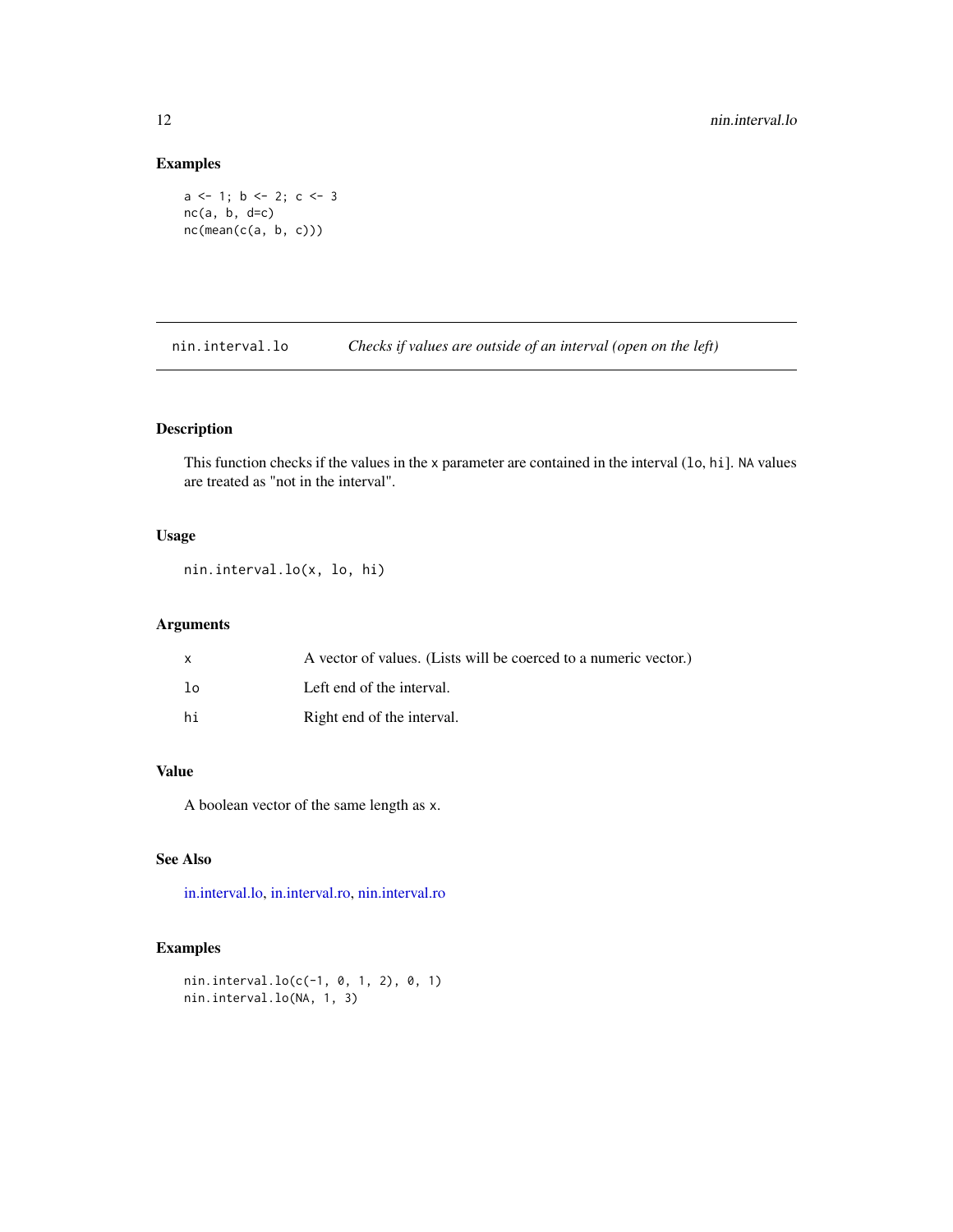<span id="page-12-2"></span><span id="page-12-0"></span>nin.interval.ro *Checks if values are outside of an interval (open on the right)*

## Description

This function checks if the values in the x parameter are contained in the interval [lo, hi). NA values are treated as "not in the interval".

## Usage

```
nin.interval.ro(x, lo, hi)
```
## Arguments

| $\mathsf{x}$ | A vector of values. (Lists will be coerced to a numeric vector.) |
|--------------|------------------------------------------------------------------|
| lo           | Left end of the interval.                                        |
| hi           | Right end of the interval.                                       |

## Value

A boolean vector of the same length as x.

## See Also

[in.interval.lo,](#page-8-2) [in.interval.ro,](#page-8-1) [nin.interval.lo](#page-11-1)

## Examples

nin.interval.ro(c(-1, 0, 1, 2), 0, 1) nin.interval.ro(NA, 1, 3)

<span id="page-12-1"></span>nlist-deprecated *Smart named list*

#### <span id="page-12-3"></span>Description

This function is a wrapper around  $list()$  that assigns names to unnamed arguments based on the unevaluated expression used in the call.

## Usage

nlist(...)

#### Arguments

... List items, possibly named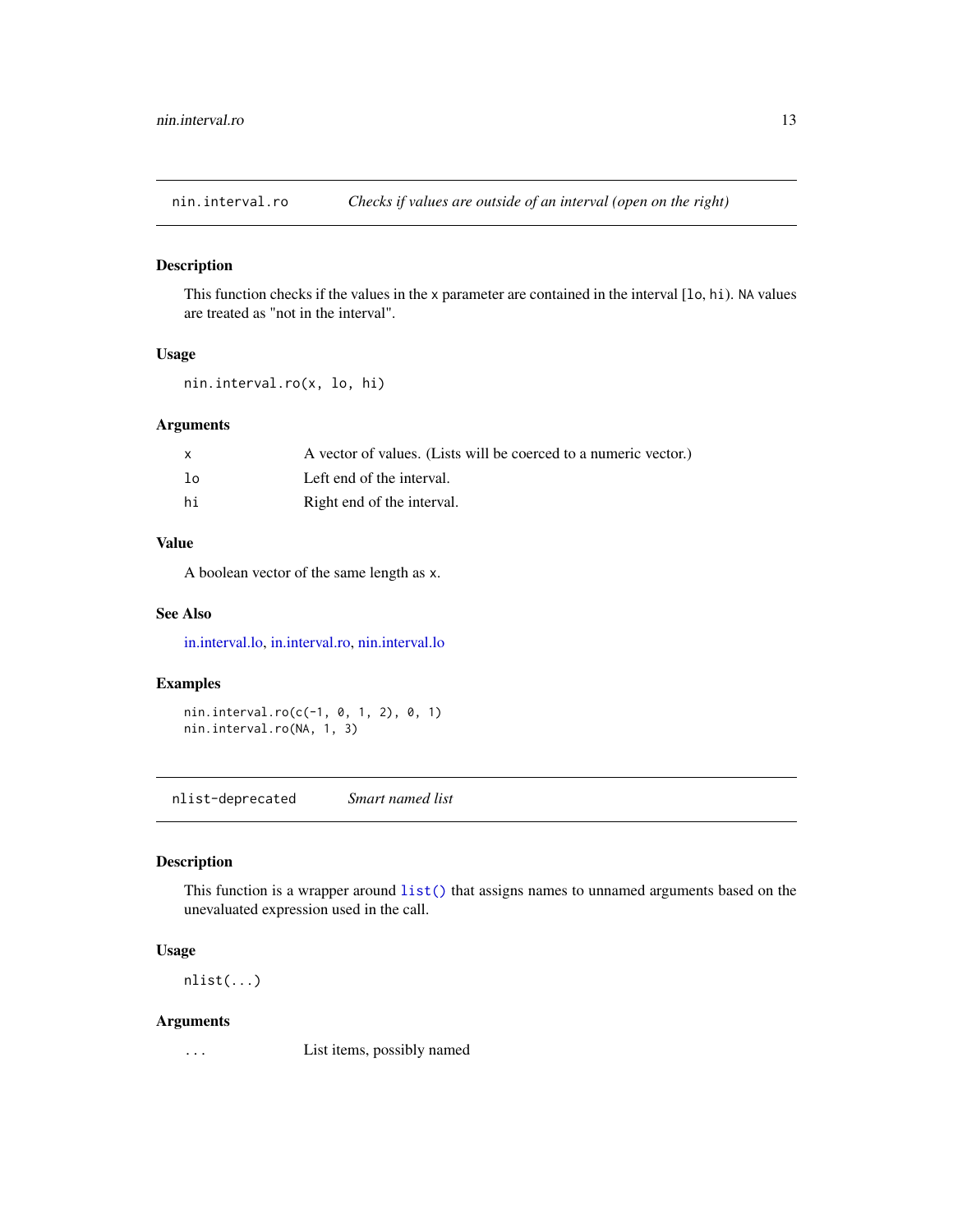## Value

A named list.

## Author(s)

Hadley Wickham

## References

```
http://stackoverflow.com/a/5043280/946850, http://tolstoy.newcastle.edu.au/R/e9/
help/10/03/8392.html
```
## See Also

#### [list](#page-0-0)

Other deprecated functions: [coalesce.na-deprecated](#page-2-1), [df\\_to\\_list-deprecated](#page-3-1), [hms.to.seconds-deprecated](#page-7-1), [kimisc-deprecated](#page-9-1), [list\\_to\\_df-deprecated](#page-9-2), [nc-deprecated](#page-10-1), [ofactor-deprecated](#page-13-1), [sample.rows-deprecated](#page-14-1), [seconds.to.hms-deprecated](#page-15-1), [thisfile-deprecated](#page-16-1), [tll-deprecated](#page-17-1), [vswitch-deprecated](#page-18-1)

## Examples

```
a \leftarrow 1; b \leftarrow 2; c \leftarrow 3nlist(a, b, d=c)nlist(mean(c(a, b, c)))
```
<span id="page-13-1"></span>ofactor-deprecated *Order-preserving factors*

## Description

The function ofactor() is a convenience wrapper for [factor\(\)](#page-0-0) that orders the levels as they appear in the data if the levels argument is not specified.

#### Usage

```
ofactor(x = character(), ...)
```
#### Arguments

|          | A vector of data, usually taking a small number of distinct values. |
|----------|---------------------------------------------------------------------|
| $\cdots$ | Other arguments passed on to base:: factor().                       |

## Value

A factor. See [base::factor\(\)](#page-0-0) for details.

<span id="page-13-0"></span>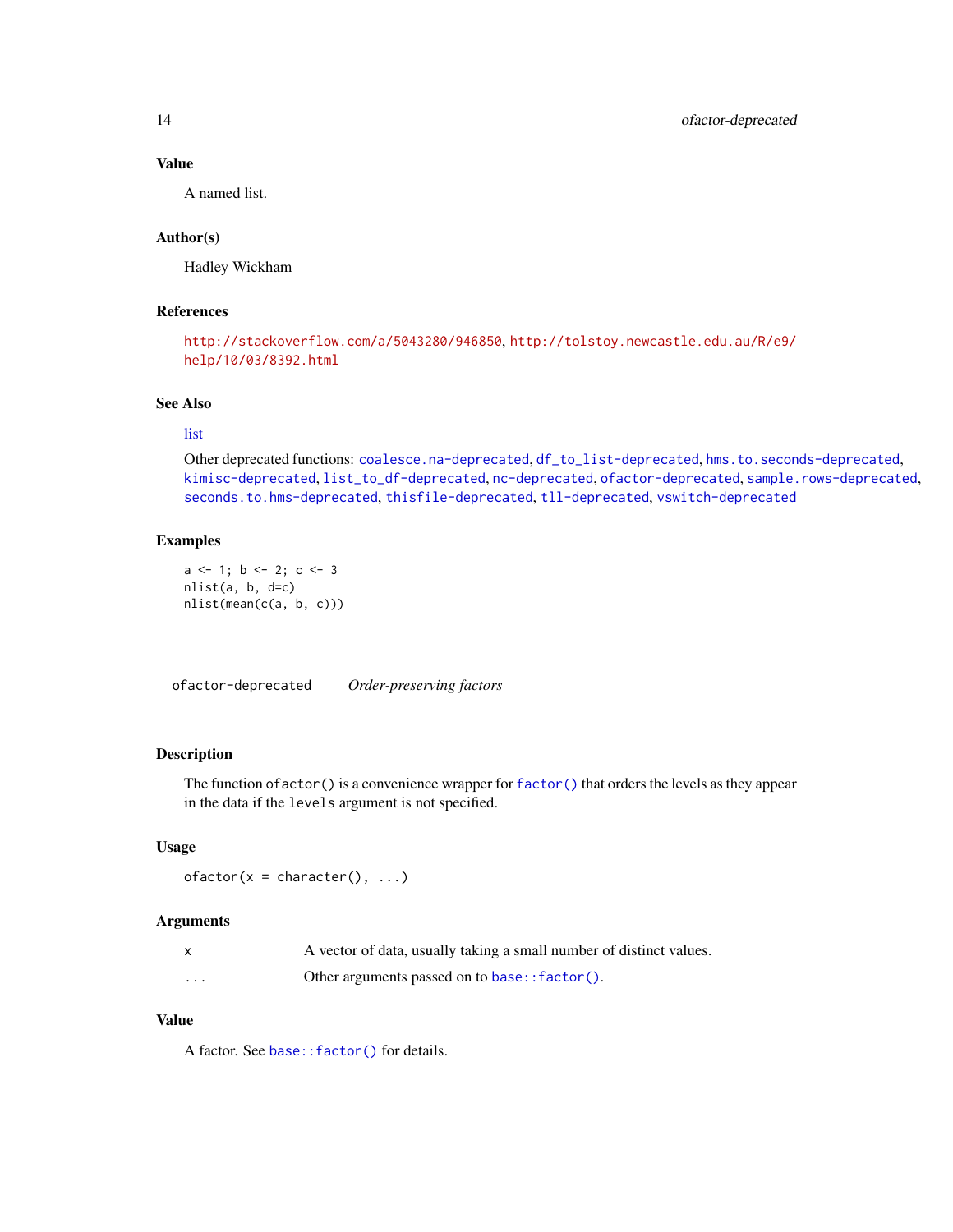## <span id="page-14-0"></span>See Also

Other deprecated functions: [coalesce.na-deprecated](#page-2-1), [df\\_to\\_list-deprecated](#page-3-1), [hms.to.seconds-deprecated](#page-7-1), [kimisc-deprecated](#page-9-1), [list\\_to\\_df-deprecated](#page-9-2), [nc-deprecated](#page-10-1), [nlist-deprecated](#page-12-1), [sample.rows-deprecated](#page-14-1), [seconds.to.hms-deprecated](#page-15-1), [thisfile-deprecated](#page-16-1), [tll-deprecated](#page-17-1), [vswitch-deprecated](#page-18-1)

## Examples

```
ofactor(3:1)
ofactor(9:12, exclude=11)
identical(ofactor(3:1, levels=1:3), factor(3:1))
```
<span id="page-14-1"></span>sample.rows-deprecated

*Random Samples and Permutations for Data Frames*

## Description

This function takes a sample of the specified size from the rows of x using either with or without replacement.

#### Usage

```
sample.rows(x, size, replace = FALSE, prob = NULL)
```
#### Arguments

| X       | A data frame.                                                                              |
|---------|--------------------------------------------------------------------------------------------|
| size    | A non-negative integer giving the number of items to choose.                               |
| replace | Should sampling be with replacement?                                                       |
| prob    | A vector of probability weights for obtaining the rows of the data frame being<br>sampled. |

## Details

This function internally calls [sample.int\(\)](#page-0-0).

#### Value

A data frame of the same shape as x.

## See Also

Other deprecated functions: [coalesce.na-deprecated](#page-2-1), [df\\_to\\_list-deprecated](#page-3-1), [hms.to.seconds-deprecated](#page-7-1), [kimisc-deprecated](#page-9-1), [list\\_to\\_df-deprecated](#page-9-2), [nc-deprecated](#page-10-1), [nlist-deprecated](#page-12-1), [ofactor-deprecated](#page-13-1), [seconds.to.hms-deprecated](#page-15-1), [thisfile-deprecated](#page-16-1), [tll-deprecated](#page-17-1), [vswitch-deprecated](#page-18-1)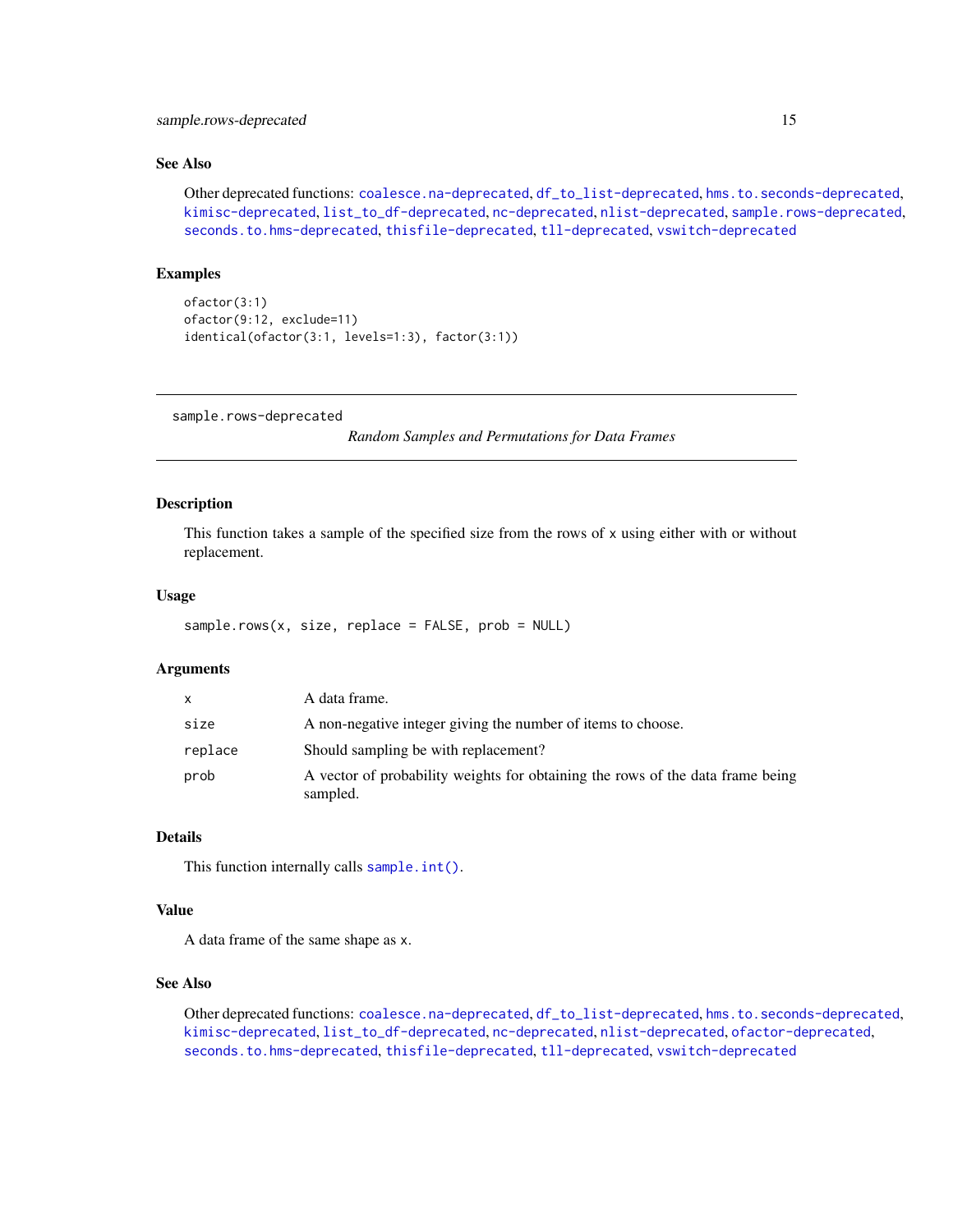```
set.seed(42)
sample.rows(data.frame(a=c(1,2,3), b=c(4,5,6), row.names=c('a', 'b', 'c')), 10, replace=TRUE)
```
<span id="page-15-1"></span>seconds.to.hms-deprecated

*Converts a time value given as number of seconds since midnight to the H:M:S format*

## Description

This function is very similar to strftime with the %X conversion specification. Hour values larger than 24 are permitted. Fractions will be rounded down to the next integer. Non-numeric values are coerced to NA with a warning.

## Usage

seconds.to.hms(x)

#### Arguments

x A (vector of) numbers.

## Value

A (vector of) character values of the same length as x.

## See Also

[base::strftime\(\)](#page-0-0)

Other deprecated functions: [coalesce.na-deprecated](#page-2-1), [df\\_to\\_list-deprecated](#page-3-1), [hms.to.seconds-deprecated](#page-7-1), [kimisc-deprecated](#page-9-1), [list\\_to\\_df-deprecated](#page-9-2), [nc-deprecated](#page-10-1), [nlist-deprecated](#page-12-1), [ofactor-deprecated](#page-13-1), [sample.rows-deprecated](#page-14-1), [thisfile-deprecated](#page-16-1), [tll-deprecated](#page-17-1), [vswitch-deprecated](#page-18-1)

```
seconds.to.hms(c(1, 60, 3600.5))
seconds.to.hms(c(100000, -4000.5))
seconds.to.hms("invalid")
```
<span id="page-15-0"></span>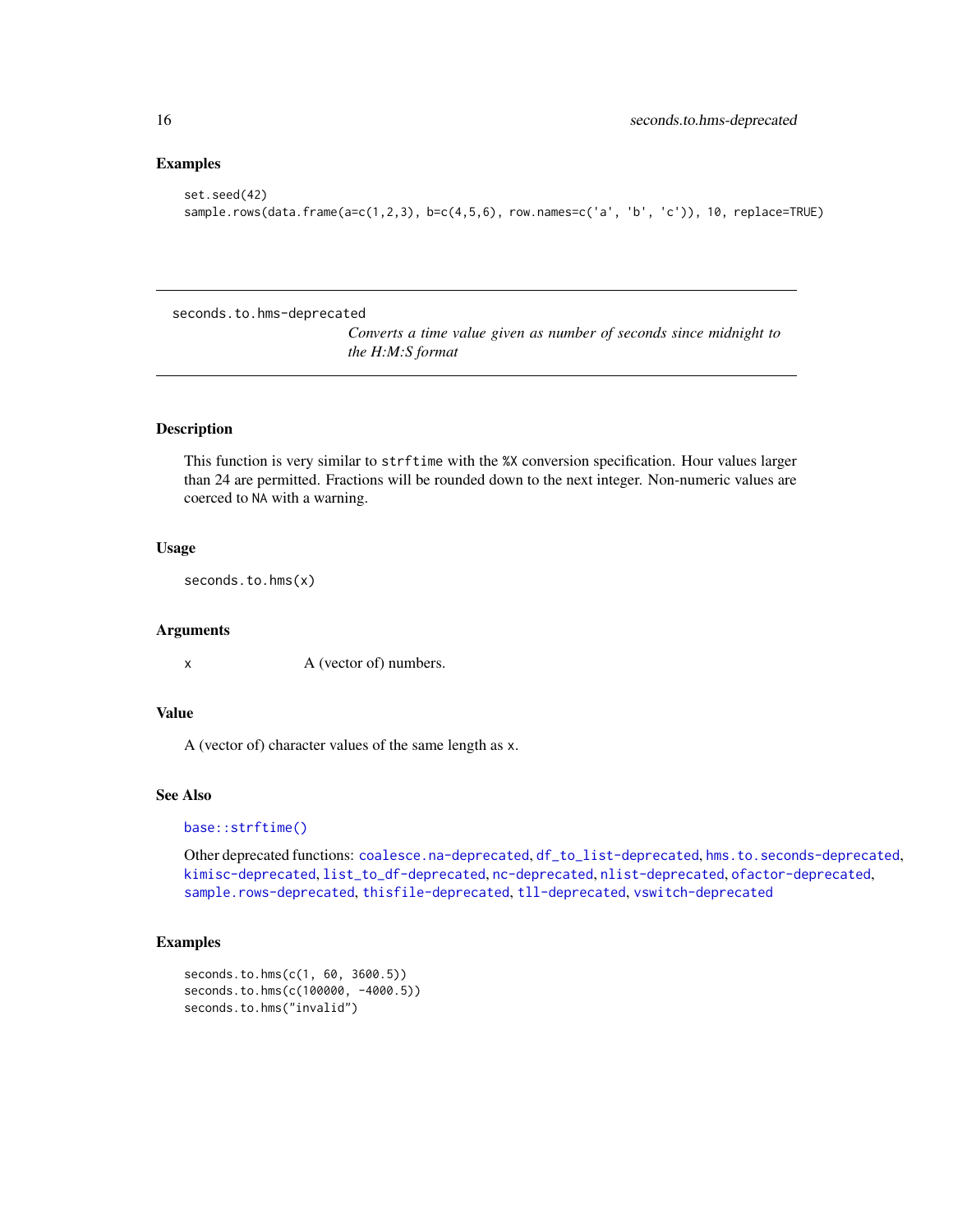<span id="page-16-1"></span><span id="page-16-0"></span>thisfile-deprecated *Determines the path of the currently running script*

## Description

R does not store nor export the path of the currently running script. This is an attempt to circumvent this limitation by applying heuristics (such as call stack and argument inspection) that work in many cases.

#### Usage

```
thisfile()
thisfile_source()
thisfile_r()
thisfile_rscript()
thisfile_knit()
```
## Details

This functions currently work only if the script was sourced, processed with knitr, or run with Rscript or using the --file parameter to the R executable. For code run with Rscript, the exact value of the parameter passed to Rscript is returned.

## Value

The path of the currently running script, NULL if it cannot be determined.

#### Author(s)

Kirill Müller, Hadley Wickham, Michael R. Head

## References

<http://stackoverflow.com/q/1815606/946850>

#### See Also

[base::source\(\)](#page-0-0), [utils::Rscript\(\)](#page-0-0), [base::getwd\(\)](#page-0-0)

Other deprecated functions: [coalesce.na-deprecated](#page-2-1), [df\\_to\\_list-deprecated](#page-3-1), [hms.to.seconds-deprecated](#page-7-1), [kimisc-deprecated](#page-9-1), [list\\_to\\_df-deprecated](#page-9-2), [nc-deprecated](#page-10-1), [nlist-deprecated](#page-12-1), [ofactor-deprecated](#page-13-1), [sample.rows-deprecated](#page-14-1), [seconds.to.hms-deprecated](#page-15-1), [tll-deprecated](#page-17-1), [vswitch-deprecated](#page-18-1)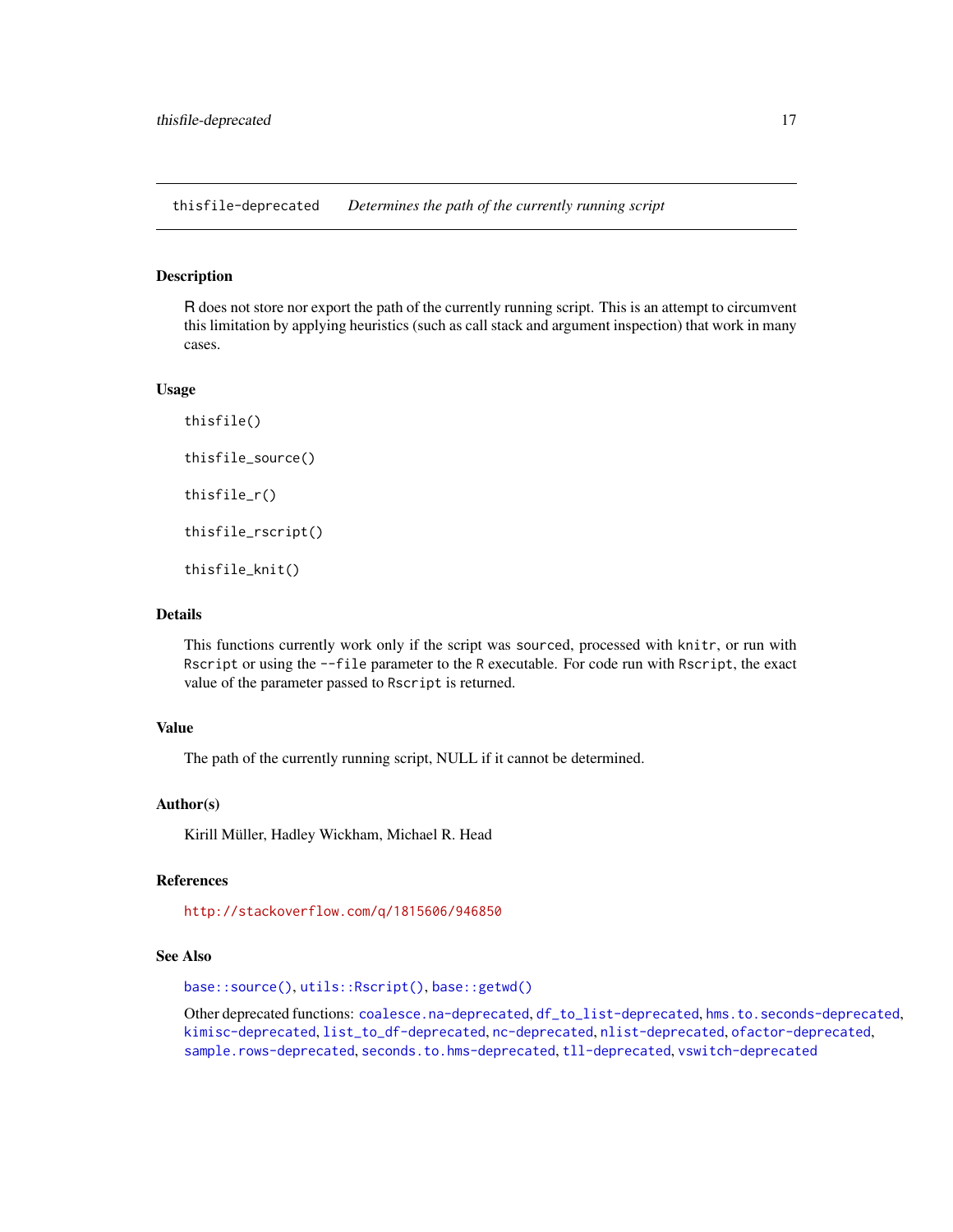```
## Not run: thisfile()
```
<span id="page-17-1"></span>tll-deprecated *Transposes a list of lists*

#### Description

The argument is assumed to be a list of  $n$  (named) lists with length  $m$  each. It is converted to a (named) list of  $m$  elements with length  $n$  each.

## Usage

 $t11(1)$ 

#### Arguments

l List of lists, possibly named.

## Value

A list of lists corresponding to a transposition of the argument.

#### See Also

#### [base::t\(\)](#page-0-0)

Other deprecated functions: [coalesce.na-deprecated](#page-2-1), [df\\_to\\_list-deprecated](#page-3-1), [hms.to.seconds-deprecated](#page-7-1), [kimisc-deprecated](#page-9-1), [list\\_to\\_df-deprecated](#page-9-2), [nc-deprecated](#page-10-1), [nlist-deprecated](#page-12-1), [ofactor-deprecated](#page-13-1), [sample.rows-deprecated](#page-14-1), [seconds.to.hms-deprecated](#page-15-1), [thisfile-deprecated](#page-16-1), [vswitch-deprecated](#page-18-1)

```
tll(list(list(1, 2), list(3, 4)))
tll(list(list(a=1, b=2), list(a=3, b=4)))
tll(list(x=list(a=1, b=2), y=list(a=3, b=4)))
```
<span id="page-17-0"></span>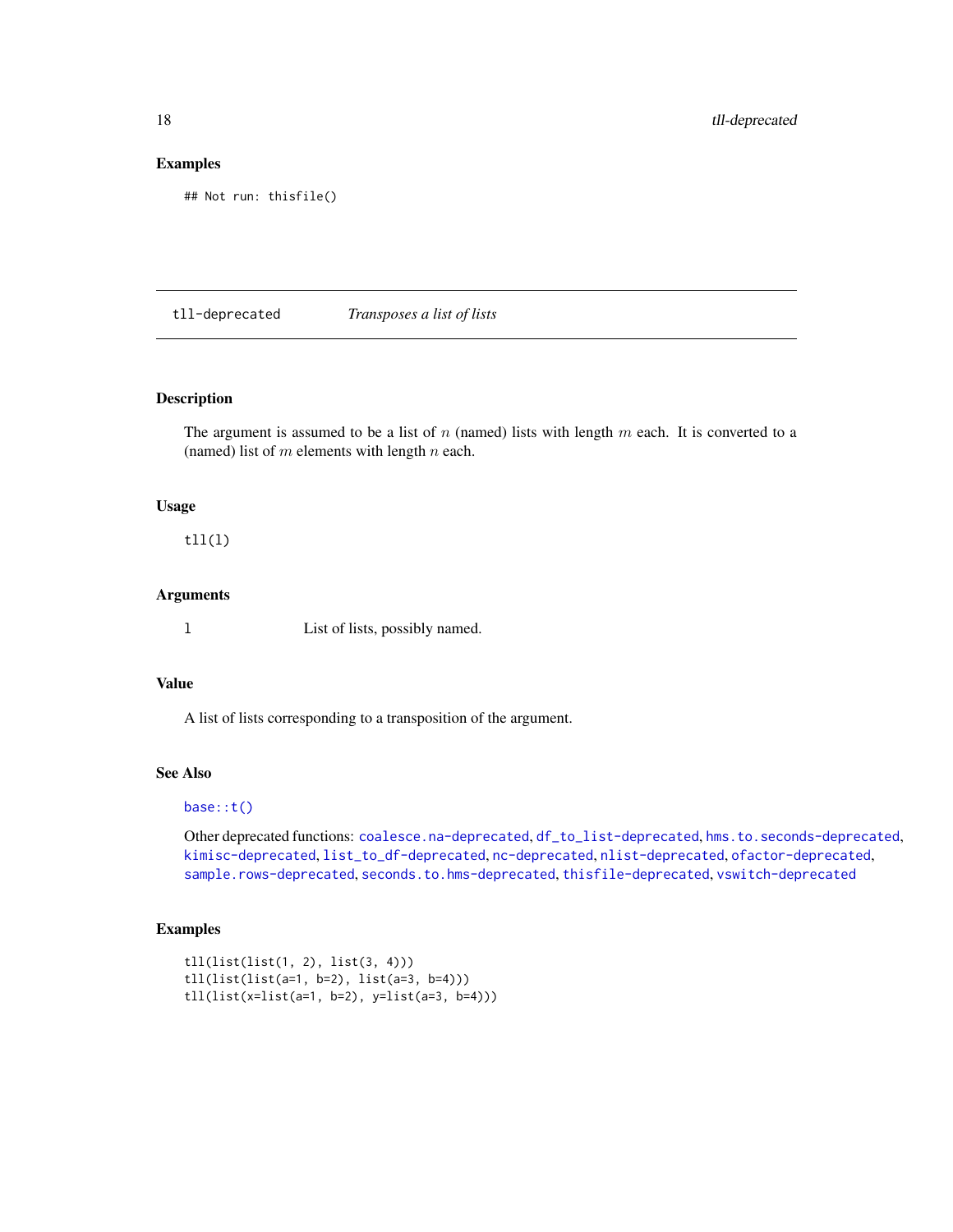#### <span id="page-18-1"></span><span id="page-18-0"></span>Description

The function vswitch is a vectorized version of [base::switch\(\)](#page-0-0) optimized for performance.

#### Usage

vswitch(EXPR, ...)

## Arguments

| <b>EXPR</b>             | an expression evaluating to a number or a character string.                                                                                                                       |
|-------------------------|-----------------------------------------------------------------------------------------------------------------------------------------------------------------------------------|
| $\cdot$ $\cdot$ $\cdot$ | the list of alternatives. If it is intended that EXPR has a character-string value<br>these will be named, perhaps except for one alternative to be used as a 'default'<br>value. |
|                         |                                                                                                                                                                                   |

## Details

Only the EXPR argument is treated as a vector. In particular, if any of the alternatives (or the default alternative) is a vector, the result will be a list of vectors.

#### Value

The value of one of the elements of ..., or NA whenever no element is selected. Contrary to [base::switch\(\)](#page-0-0) the result is always visible.

## See Also

Other deprecated functions: [coalesce.na-deprecated](#page-2-1), [df\\_to\\_list-deprecated](#page-3-1), [hms.to.seconds-deprecated](#page-7-1), [kimisc-deprecated](#page-9-1), [list\\_to\\_df-deprecated](#page-9-2), [nc-deprecated](#page-10-1), [nlist-deprecated](#page-12-1), [ofactor-deprecated](#page-13-1), [sample.rows-deprecated](#page-14-1), [seconds.to.hms-deprecated](#page-15-1), [thisfile-deprecated](#page-16-1), [tll-deprecated](#page-17-1)